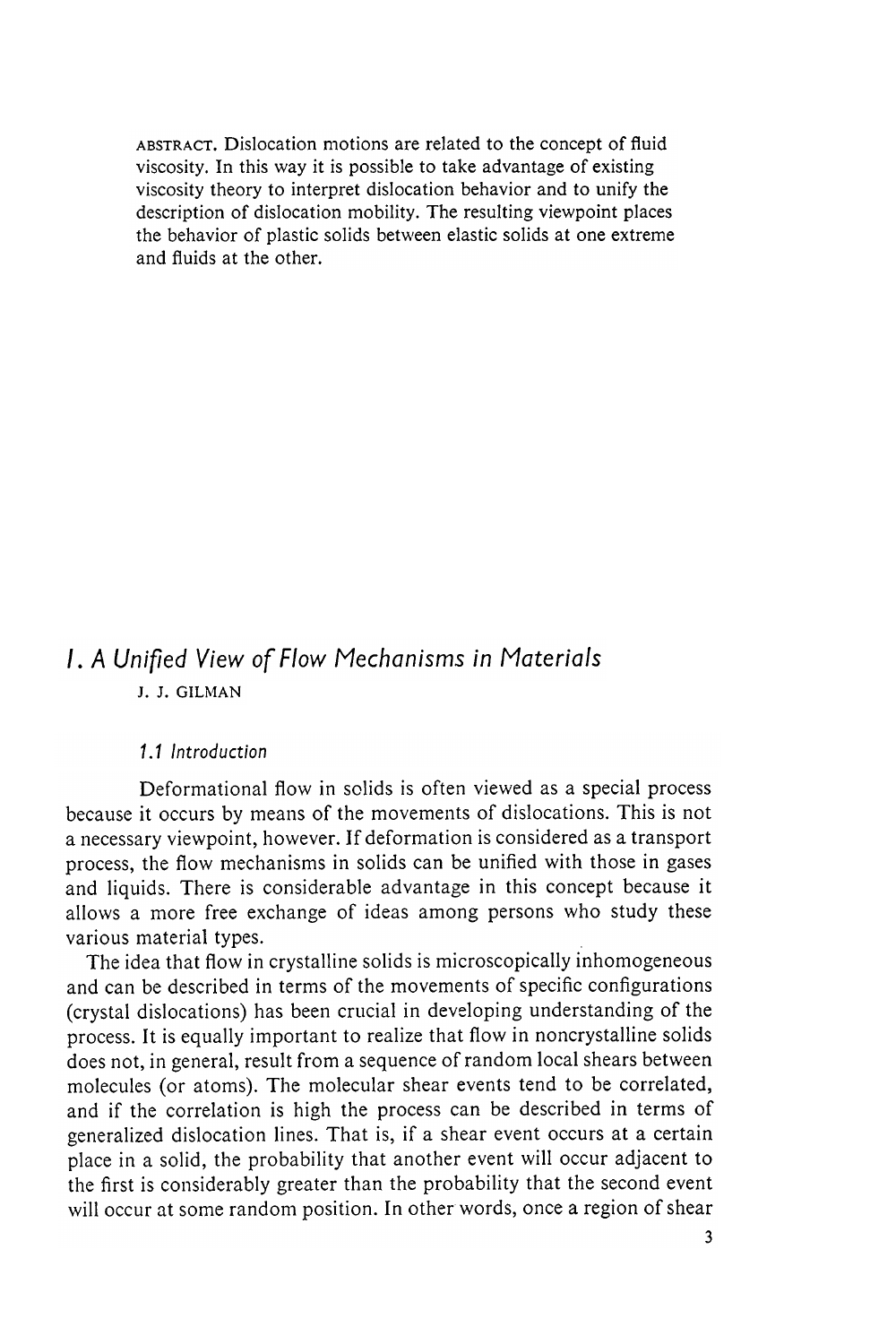is nucleated it tends to grow, and as it grows it is surrounded by a dislocation line-loop.

On the other hand, the overall behavior of a plastic crystal is intermediate between that of a solid and that of a liquid. This is because the perfect regions of a crystal have substantial shear rigidity, but the centers of the dislocated regions do not. These central regions (cores) behave essentially like liquids, sometimes with high viscosity and sometimes with low. The viscosity is not necessarily constant along the length of a dislocation if the material is heterogeneous.

The above comments indicate that high-viscosity " liquids " have some of the flow characteristics of solids, and plastic " solids " behave in part like liquids. Therefore, certain connecting bridges exist between these differing materials, and the following paragraphs are intended to describe some of their common features

# 1.2. Dislocations in High-Viscosity Liquids (Noncrystalline Solids)

The description of flow in crystals is greatly simplified by the fact that Burgers vectors are constant and well conserved in them for given glide systems. However, the concept of a dislocation line remains useful even if the Burgers vector does not have a fixed value, as may be the case for noncrystalline solids such as glasses.

In a noncrystalline solid a dislocation line will have a somewhat variable



FIGURE 1.1. Dislocation lines in crystalline and noncrystalline silica compared (only silicon atoms are drawn). (a) plane of crystal structure; (b) projection of sheet of glassy network.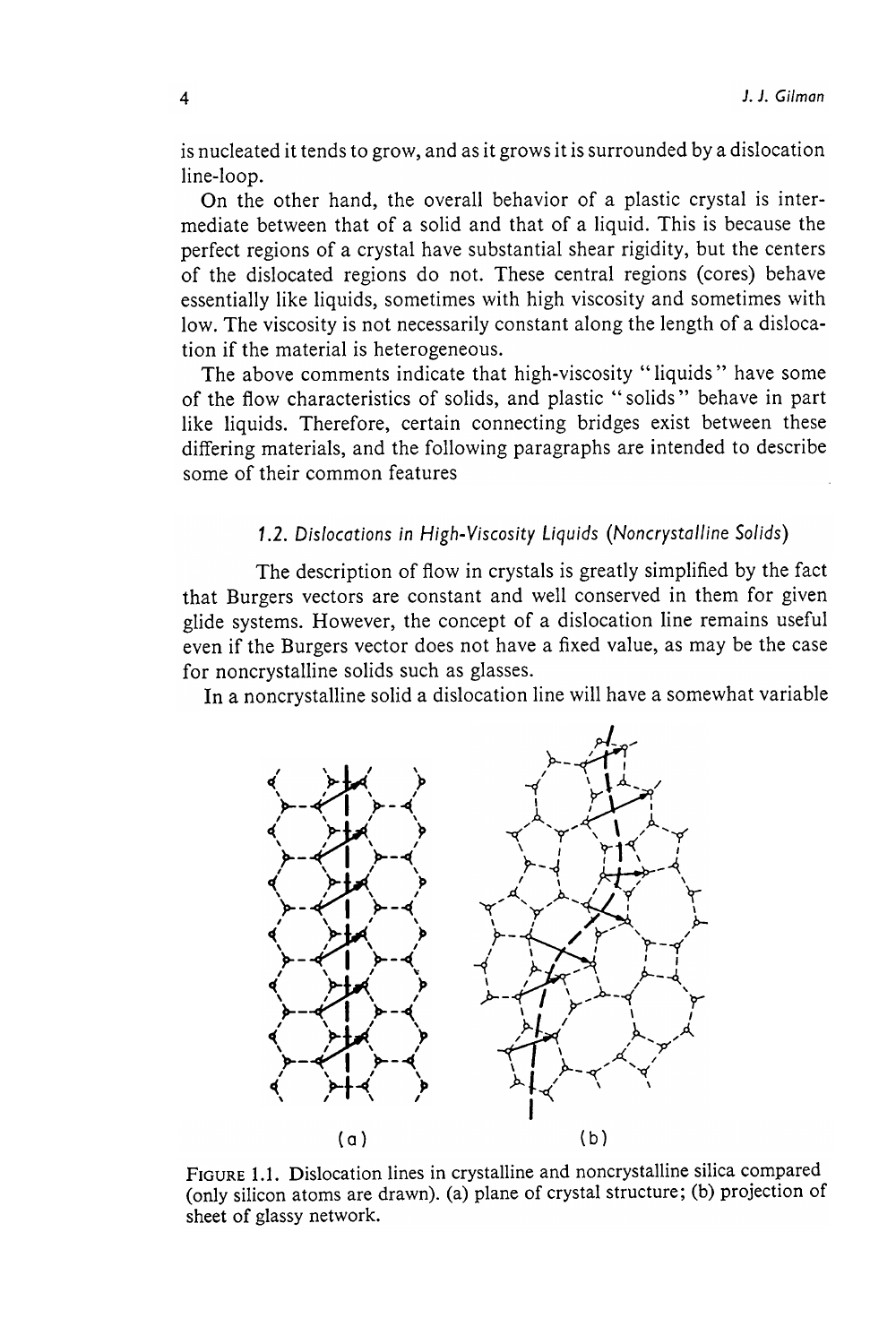Burgers vector along its length, as suggested in Figure 1.1 for the prototype material: silica glass. Projections onto the plane of the drawing of the positions of the silicon atoms of a single sheet in the structure are shown. The oxygen atoms are not shown, but each silicon atom is bonded to one oxygen atom that lies just above it, plus to three others that lie just below<br>it parallel to the plane of the drawing. If parts of the upper oxygen layers it parallel to the plane of the drawing. If parts of the upper oxygen layers are translated while their positions are not, dislocation lines can be formed at positions indicated by the dashed lines in Figure 1.1. The arrows represent the translations that move oxygen atoms in the next higher layer from initial sites to equivalent final sites during an elementary motion of the dislocation line.

It may be seen that by allowing the magnitude and direction of the Burgers vector to fluctuate about mean values, the concept of a dislocation line can be retained for glassy structures (Gilman 1968a). This analogy is not forced but is desirable because it allows the flow properties of these structures to be discussed in a more organized way than is otherwise possible. That is, it provides a simple means for describing the correlations that must exist between adjacent elementary shear processes. In existing treatments of the flow of glasses (Eyring et al. 1964), it is assumed that the elementary flow events are independent of one another. This is not justified except at very high temperatures.

If an elementary flow event occurs somewhere locally, both the chemical and the stress state become changed in the immediate vicinity. Therefore, at ordinary temperatures, the probability that another event will occur in that vicinity is enhanced. That is, a dislocation line is created and continues to exist and move until it becomes annihilated by another line, or by a free surface.

The Burgers vector of a dislocation in a glass will not have a constant value but will fluctuate about a mean value that is determined by the average network dimensions. However, for small fluctuations of b the increase in the self-energy is small. Suppose a unit length of dislocation has a Burgers displacement of  $(b + \delta)$  along one-half of its length, and  $(b - \delta)$  along the other half, where  $\delta$  is a small increment. Then, since the self-energy is proportional to the square of  $b$ , the ratio of its energy to that of the same length without the fluctuations is  $1 + \delta^2/b^2$ . Thus fluctuations as large as 30 percent cause only a 10 percent energy increase.

In the noncrystalline case of Figure Ib, the mean Burgers displacement has a definite value that is determined by the network dimensions, but there are fluctuations in both its magnitude and its direction along the line. In order to minimize the energy of such a dislocation, it is necessary for the mean b to be conserved over long distances; so although the local b's may fluctuate, there are long-range correlations (occasional large energy densities may cause this condition to be relaxed). Furthermore, there will be little tendency for the line to lie on a single plane, and its local structure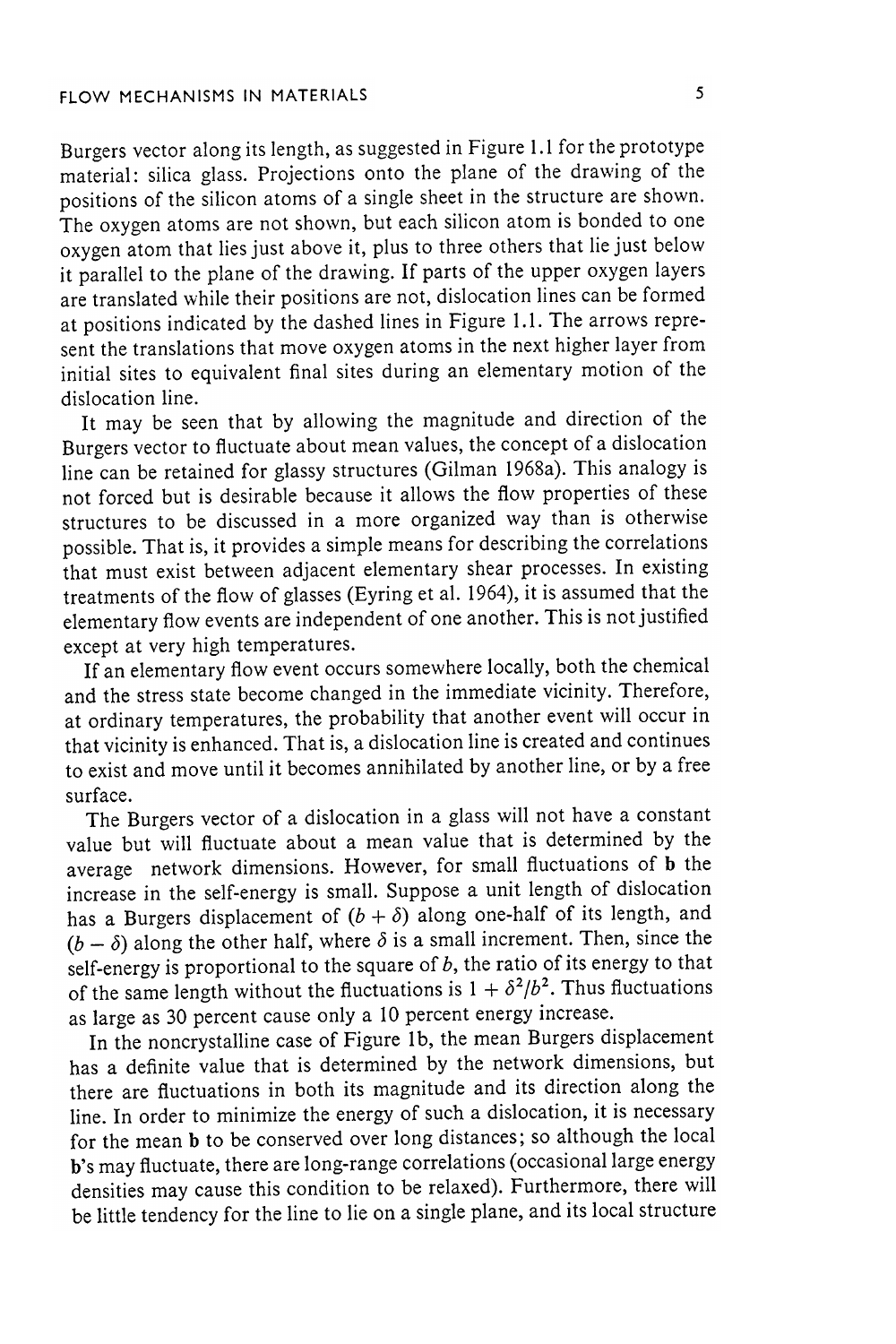will change as its moves. Nevertheless, it is expected that such dislocations will exist in noncrystalline solids, especially under flow conditions. When they are viewed with a somewhat fuzzy microscope (resolution of approximately 10A), their behavior should resemble that of dislocations in crystals.

Most of the usual techniques for observing dislocations in solids are ineffective for noncrystals. One that might be used is the high-resolution observation of surface steps which would reveal the egress of dislocations from a material (Gilman 1968a). An effective method for observing monomolecular surface steps is the gold decoration technique discovered by Bassett and developed by Bethge (1962).

Evidence that the ideas of dislocation dynamics that have been developed to describe crystalline solids can be applied to noncrystals (or partial crystals) has been obtained by Dey (1967) for the case of flow in nylon. He measured the velocities of reorientation (Luders) fronts as a function of stress and temperature, and showed that the behavior is consistent with the behavior of crystals.

### 1.3 Viscous Resistance to Dislocation Motion

It is well known that dislocation motion is a very dissipative process with most of the plastic work being converted into heat and some of it into structural defects within the material. Because so much dissipation occurs, there is no unique way of describing the details of the process, but there is a distinct advantage in using the language and ideas associated with the behavior of fluids. One reason is that this tends to unify discussions of crystalline and noncrystalline solids. Another reason is that the theory of transport in fluids has deep traditions and a highly developed status.

Since dislocations have both micro -aspects and macro -aspects, it is necessary to describe the viscous resistance to their motion in at least two stages: first in terms of semi-macromechanics , where viscous effects are described by means of a viscosity cefficient that is treated as a continuous parameter, and second, in terms of the molecular mechanisms that determine the local value of the viscosity coefficient. A complication is introduced by the special structure at the core of a dislocation. This structure can be expected to have a different viscosity coefficient than the remainder of the material. Fortunately, the core region actually plays a dominant role, as will be demonstrated shortly, so attention can be focused on it and its local viscosity.

The net effect of various linear loss-mechanisms integrated over the entire flow field of a dislocation is described by means of a " damping constant" which conventionally has the symbol  $B$ . Oftentimes nonlinear losses are larger than the linear ones, and the damping depends on the stress and/or the velocity in a nonlinear way.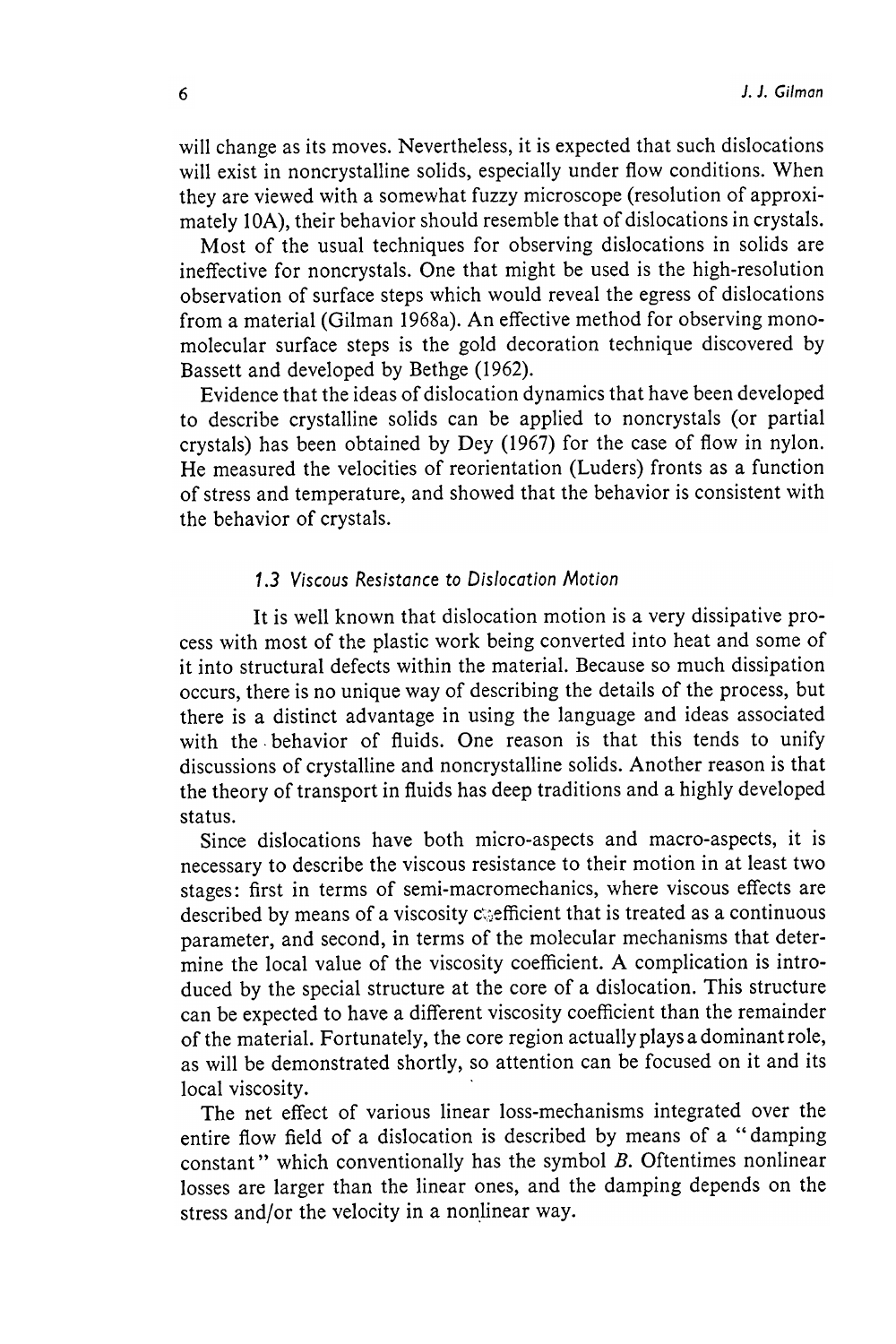Another source of drag on moving dislocations is the anelastic relaxation that can occur if impurities or other defects are present and can move to cause stress relaxation. This type of drag depends strongly on the dislocation velocity (Schoek and Seeger, 1959) and has a relatively small magnitude . It will not be discussed further here because it is absent in pure materials, and point defects usually cause other effects that are larger in magnitude.

As a dislocation moves along its glide plane the elastic strains at points remote from its center undergo changes. Thus the moving dislocation is surrounded by a strain-rate field. In addition, at the very center the atoms on the top side of the glide plane slide over those on the bottom side. Thus a velocity gradient exists across the glide plane. For a narrow core, its magnitude can be very large compared with the other velocity gradients (strain -rates) in the system. Whenever a velocity gradient exists in a material (gas, liquid, or solid) it tends to become decreased as momentum is transported from the higher velocity regions to those with lower velocities. The viscosity coefficient measures the efficiency of this transport.

Mason (1960) first emphasized the usefulness of this viewpoint in considering dislocation losses, and showed how to calculate the power loss in the strain-rate field. However, he arbitrarily excluded the core region when he integrated over the field. Gilman (1968b) showed how the core region can be included in the calculation and that most of the loss occurs there for a given viscosity coefficient.

Consider a screw dislocation line that lies parallel to the z axis and moves with velocity  $v_x$  along the xz glide plane. Outside the core region, the strainrate field is given by

$$
\dot{\varepsilon}_{13} = \left(\frac{b}{2\pi}\right) \frac{v_x \cos \theta}{r^2} \tag{1.1}
$$

and if the viscosity coefficient is called  $\eta$ , the power loss  $dP$  in a differential volume  $dV$  is

$$
dP = \eta(\dot{\varepsilon}_{13})^2 \, dV. \tag{1.2}
$$

If the separation distance at the glide plane is  $a$ , then the elastic approximation can be used in the regions  $(x_2 < -a/2)$  and  $(x_2 > +a/2)$ , which lie outside a slab of thickness a centered on the glide plane. The power loss in these regions is

$$
P_0 = 2\eta \left(\frac{bv_x}{2\pi}\right)^2 \int_{a/2}^{\infty} \int_{-\infty}^{+\infty} x_1^2 (x_1^2 + x_3^2)^{-3} \, dx_1 \, dx_3 = \frac{\eta}{2\pi} \left(\frac{bv_x}{2a}\right)^2,\tag{1.3}
$$

and this is essentially the same as Mason's previous result.<br>In the region within the slab  $(-a/2 < x_2 < +a/2)$ , the velocity gradient<br>can be obtained from the rate of relative displacement (sliding) across the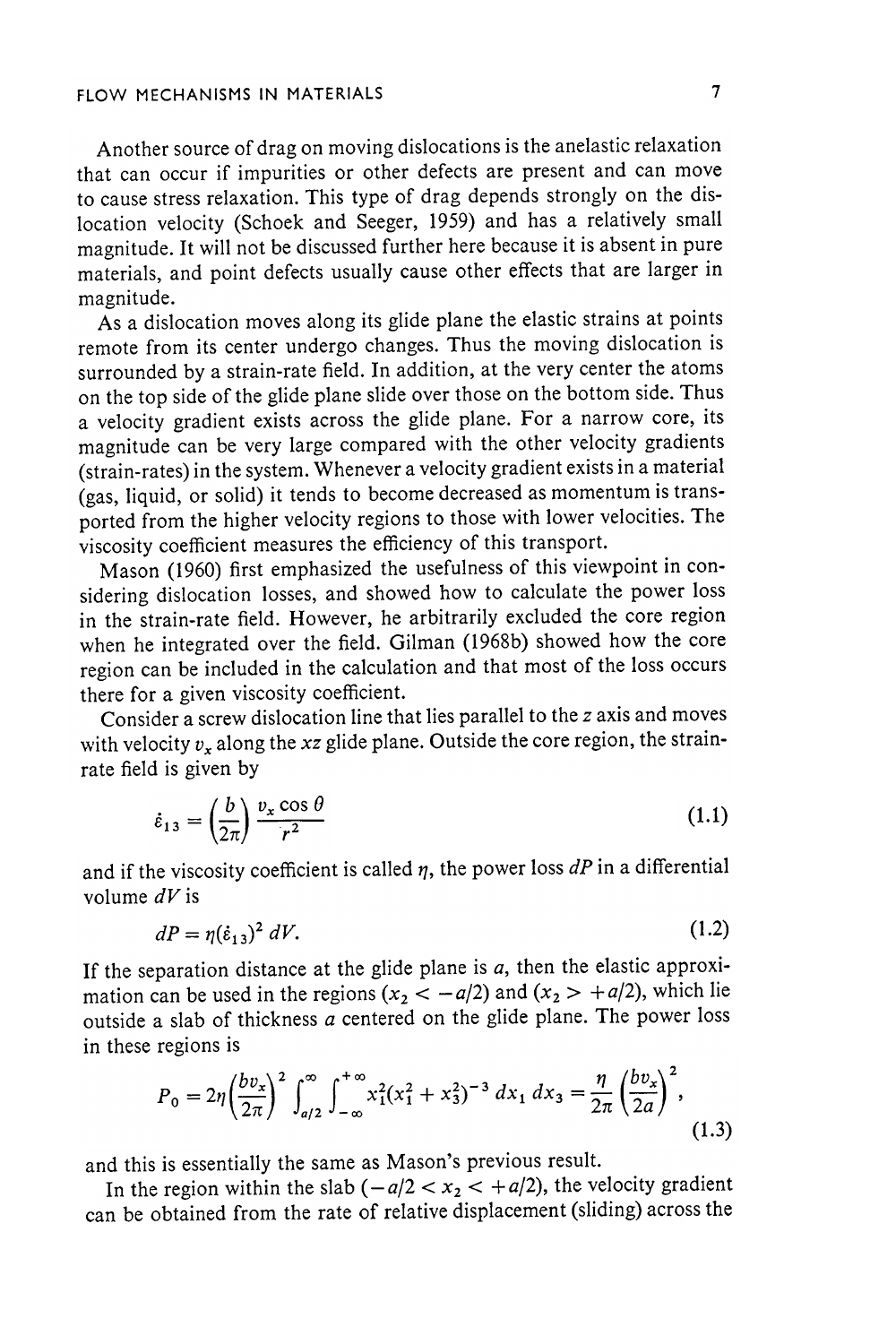glide plane. To a good approximation (and exactly in some cases), the relative displacement is given by

$$
u_3(x_1) = -\frac{b}{\pi} \tan^{-1} \left( \frac{2x_1}{w} \right),\tag{1.4}
$$

where  $w$  is the "width" of the dislocation core. Then the velocity gradient in the glide plane region is

$$
\dot{\varepsilon}_g = \frac{1}{a} \left( \frac{du_3}{dt} \right) = \frac{v_x}{a} \left( \frac{\partial u_3}{\partial x_1} \right).
$$
 (1.5)





The relations just above are illustrated by Figure 1.2. Substitution of this  $\Delta$ יזמר דאיונמת מאו ז $\Delta$ (מנו, ממונכת המונכת המותג למונס $\Delta$ רגל, ממונכנס $Z$  מזמג

$$
P_g = \frac{\eta v_x^2 b^2}{\pi a w} \tag{1.6}
$$

Equations 1.3 and 1.6 combined give the total power loss

$$
P \simeq \frac{\alpha \eta v_x^2 b^2}{\pi a w} \left[ 1 + \frac{1}{8} \left( \frac{w}{a} \right) \right],\tag{1.7}
$$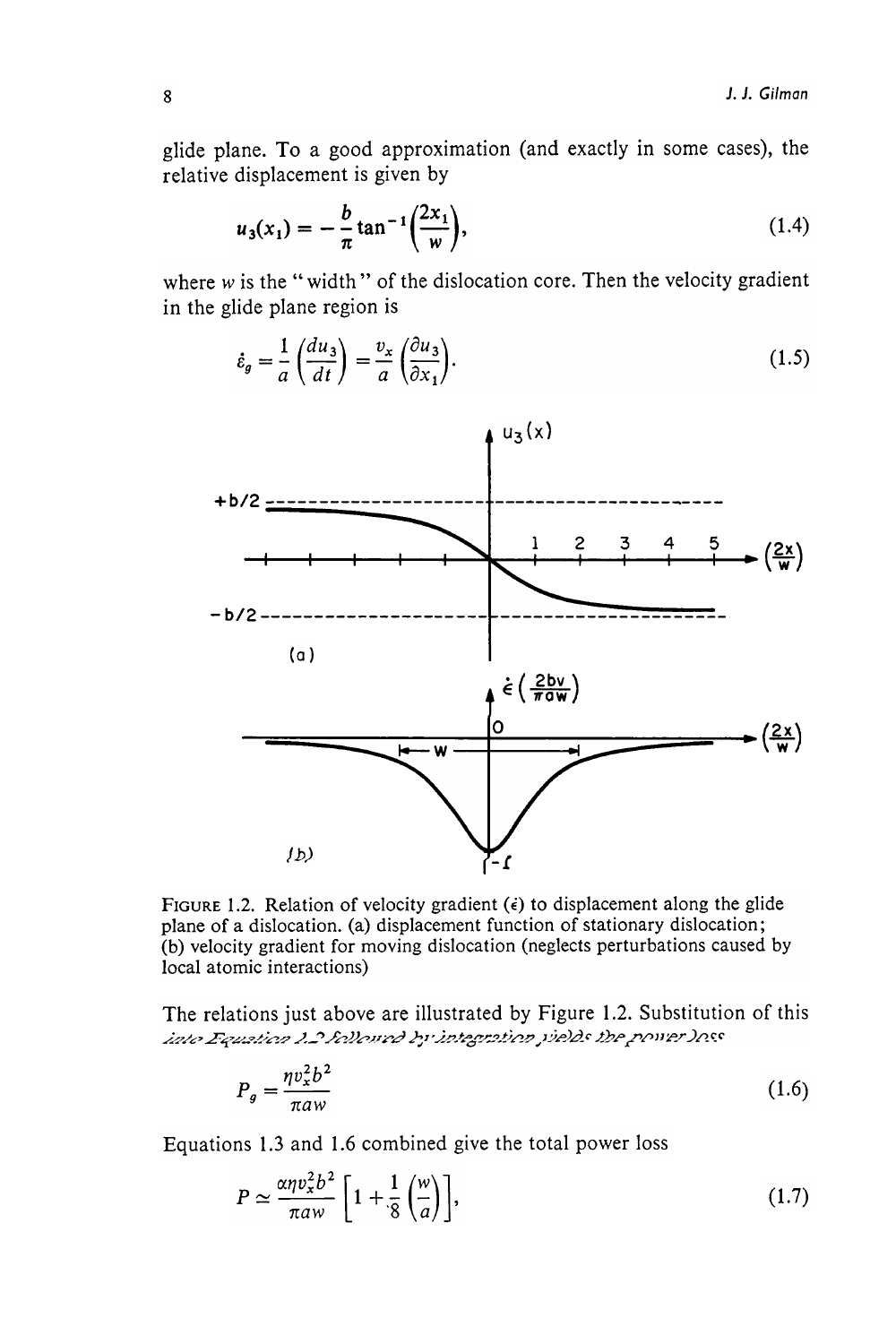where  $\alpha$  is a numerical factor that equals unity for a screw dislocation; and  $3/4(1 - v)$  for an edge dislocation. The width is usually comparable with  $\alpha$  in size so the second term in Equation 1.7 is small compared with the first. Thus most of the power loss occurs on the glide plane near the core.

Because of the localization of the power loss, viscous processes that occur at the glide plane are most important in determining the dislocation damping constant,  $B$ , which can be written approximately as

$$
B \simeq \frac{\eta}{\pi} \left( \frac{b^2}{aw} \right),\tag{1.8}
$$

where  $\eta$  is the local viscosity coefficient. This has the fortunate consequence of considerably reducing the number of important mechanisms. Furthermore, if dislocation-line motion is decomposed into a series of kink motions, then the possible sources of viscosity become even more localized.

### 1.4 Sources of Viscosity

In order to smooth out differences in velocities within a medium. momentum must be transferred from regions that are moving fast to slower ones. The means for this to occur were analyzed long ago by Maxwell ( 1867) ; modern developments began with the work of Frenkel ( 1926) and Andrade (1934). There are two general categories of viscous mechanisms: " gas-like" and " solid-like" (Green 1952). In the gas-like mode particles (or quasiparticles) are free to traverse relatively long distances between collisions. As the particles cross an imaginary plane perpendicular to a velocity gradient, they carry more momentum down the gradient (on the average) than they carry up it. Thus the velocity of the slower material tends to increase, while that of the faster tends to decrease. The net velocity relative to some fixed reference tends toward zero.

In the case of solids, the main "gases" are formed by free electrons, and phonons. Other excitations that create mobile quasiparticles may also act in this fashion, but their densities may be too small to cause significant viscosity.

In the solid-like mode, direct interactions between sliding molecules tend to smooth out velocity differences. The molecules may be constrained to remain in their own layers, but a faster moving layer sliding over a slower one exerts a dragging force that tends to speed up the latter. At the same time the faster layer tends to slow down. On the average one can think of the sliding molecules as being temporarily coupled together by a force, or per unit area by a coupling shear stress,  $\sigma_c$ . If the mean time that the coupling lasts is called  $\tau$ , then the viscosity coefficient is (Maxwell 1867)

$$
\eta = \sigma_c \tau,\tag{1.9}
$$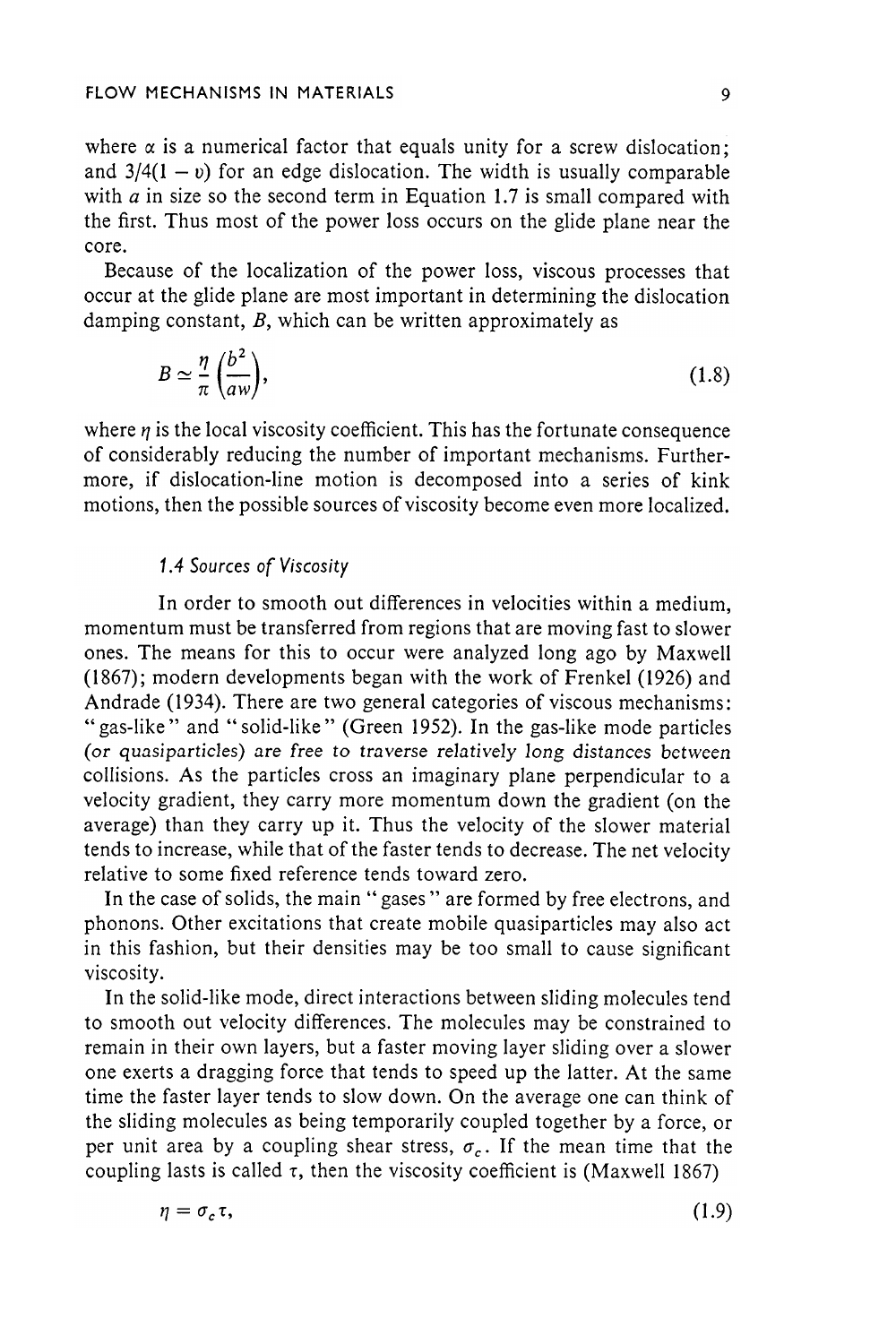and if a single process causes most of the loss, the damping constant becomes

$$
B \simeq \left(\frac{b^2}{aw}\right) \frac{\sigma_c \tau}{\pi}.
$$
\n(1.10)

The coupling relaxation time may be a function of such factors as the applied stress and the temperature, depending on what particular loss mechanism operates .

For dislocations moving through otherwise perfect crystals, the Peierls stress couples the molecules across the glide plane. If it is small, as for close-packed glide planes in pure metals, then since  $\tau$  is roughly the reciprocal Debye frequency (say  $10^{-12}$  sec), and  $\sigma_c$  is certainly less than about  $10^5$  dyn/cm<sup>2</sup>, the local viscosity coefficient may be as small as  $\sim 10^{-7}$  P, which is very small compared with the viscosity of a typical liquid metal  $({\sim}10^{-2} \text{ P}).$ 

On the other hand, if the Peierls stress is large as in covalent crystals such as Ge and Si (say  $\sim 10^{10}$  dyn/cm<sup>2</sup>), and the coupling force is localized so that the velocity is directly related to the coupling time, which is given by  $b/V \approx 5 \times 10^{-4}$  sec, for a velocity of one micron per second; then the local viscosity coefficient is  $\sim 5 \times 10^6$  P, which is moderately large.

In imperfect crystals the viscosity is heterogeneous. Dislocations may move quite freely over glide-plane areas that are free of imperfection, impeded only by electron, or phonon, gas viscosity. At imperfections, strong local bonding may create a strong coupling force across the glide plane, or weak bonding may destroy the local periodicity and thereby raise the effective Peierls stress. Nonviscous drag will also result if the moving dislocation intersects another one and acquires a jog so that it leaves a dipole in its wake. This constitutes a net change in the internal structure and leads to strain-hardening, but is qualitatively different from a viscous loss mechanism.

# 1.5 Viscosity at High Velocities

A linear dependence of dislocation velocity on applied stress has been observed in several pure crystals: copper (Greenman, Vreeland, and Wood, 1967); zinc (Pope, Vreeland, and Wood, 1967); and germanium (Schafer, 1967). It is apparent, however, that the velocity cannot continue to be proportional to stress indefinitely because it would soon exceed sonic velocities. Therefore, it is legitimate to wonder how the damping constant depends on velocity . Taylor ( 1968) has suggested that relativistic effects cause the damping constant to take the form (screw dislocation)

$$
B = B_0 (1 - v^2/c_t^2)^{-1}
$$
 (1.11)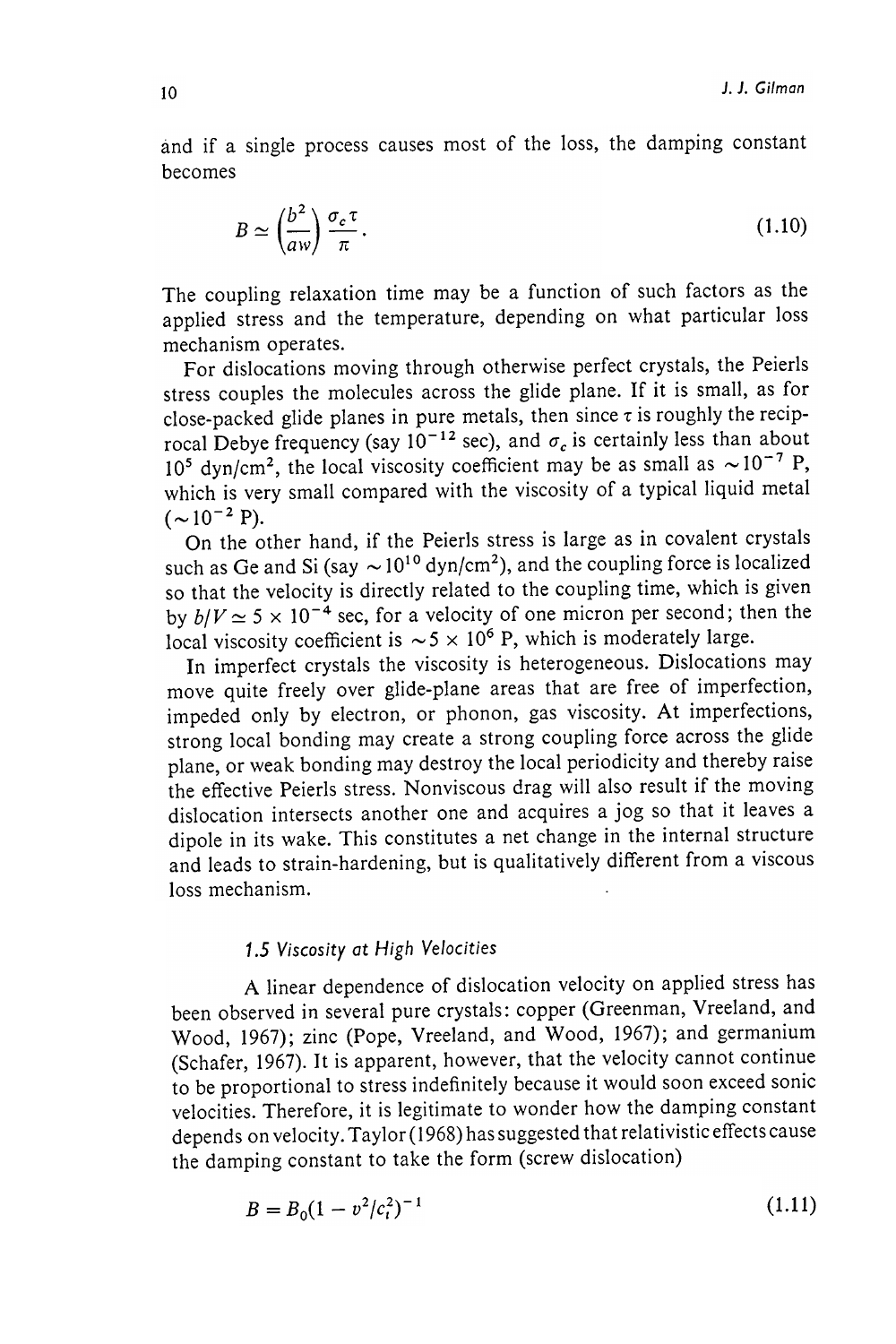where  $B_0$  is the constant at low velocities, v is the instantaneous velocity, and  $c_t$  is the transverse elastic-wave velocity. According to this expression, the drag force increases without limit as  $v$  approaches  $c_t$ . Therefore, for any feasible applied force, v cannot exceed  $c<sub>t</sub>$  (in a linear system).

The present author offers the following simple justification of Taylor's suggestion. The damping constant has the form  $B = p_x/A_y$  where p is momentum and  $A$  is area. That is, it measures momentum transfer per unit area . It is well known that the Lorentz transformation for a momentum component is  $p_x = p_x^0/\beta$  where  $\beta = (1 - v^2/c^2)^{1/2}$ ; and since sliding occurs in one direction, the Fitzgerald contraction of the area is given by  $A_y =$  $\beta A_{\nu}^0$ . Thus Equation 1.11 follows.

For steady-state motion, the applied force  $\sigma_s b$  on a dislocation equals the drag force  $B_0 V/\beta^2$  so that the velocity is explicitly related to the applied stress

$$
v = \frac{c}{x} \left[ (1 + x^2)^{1/2} - 1 \right],\tag{1.12}
$$

with  $x =$  reduced stress =  $\sigma_s(2b/B_0c)$ . This equation is plotted in Figure 1.3 to display its linear and saturation limits.

### 1.6. Nonlinear Viscous Drag

When localized coupling forces exist across glide planes, and the temperature is low (that is, low compared with the Debye temperature temperature is low (that is, low compared with the Debye temperature associated with the local coupling force) the flow velocity is not proportional to the applied stress. Instead, it is observed that the flow rate is very small until some critical stress is reached, and then " yielding " occurs. In other words the flow is stress-activated. In terms of Equation 1.9, the mean coupling time is a function of stress and it rather suddenly decreases when a critical applied stress is reached. A simple analytic form that relates velocity and stress in this case has been proposed by the author :

 $v = v^* e^{-D/\sigma_s},$  (1.13)

where  $v^*$  is a terminal velocity and D is a drag stress. This form is followed by several sets of data (Gilman 1965), and is consistent with the idea that stress can activate dislocation motion via quantum -mechanical tunneling (Gilman 1968a). It is not the purpose here to discuss these matters, however, so Equation 1.13 will simply be asserted as a reasonable form. so Equation 1.13 will simply be asserted as a reasonable form.

At steady state the work done on a moving dislocation equals the power dissipated in the form of both heat and structural defects. Assuming that heat production dominates, the effective viscous damping constant is the ratio of the driving force per unit length to the velocity

$$
B_{\rm eff} = \frac{\sigma_s b}{v} = \left(\frac{b}{v^*}\right) \sigma_s e^{D/\sigma_s} \tag{1.14}
$$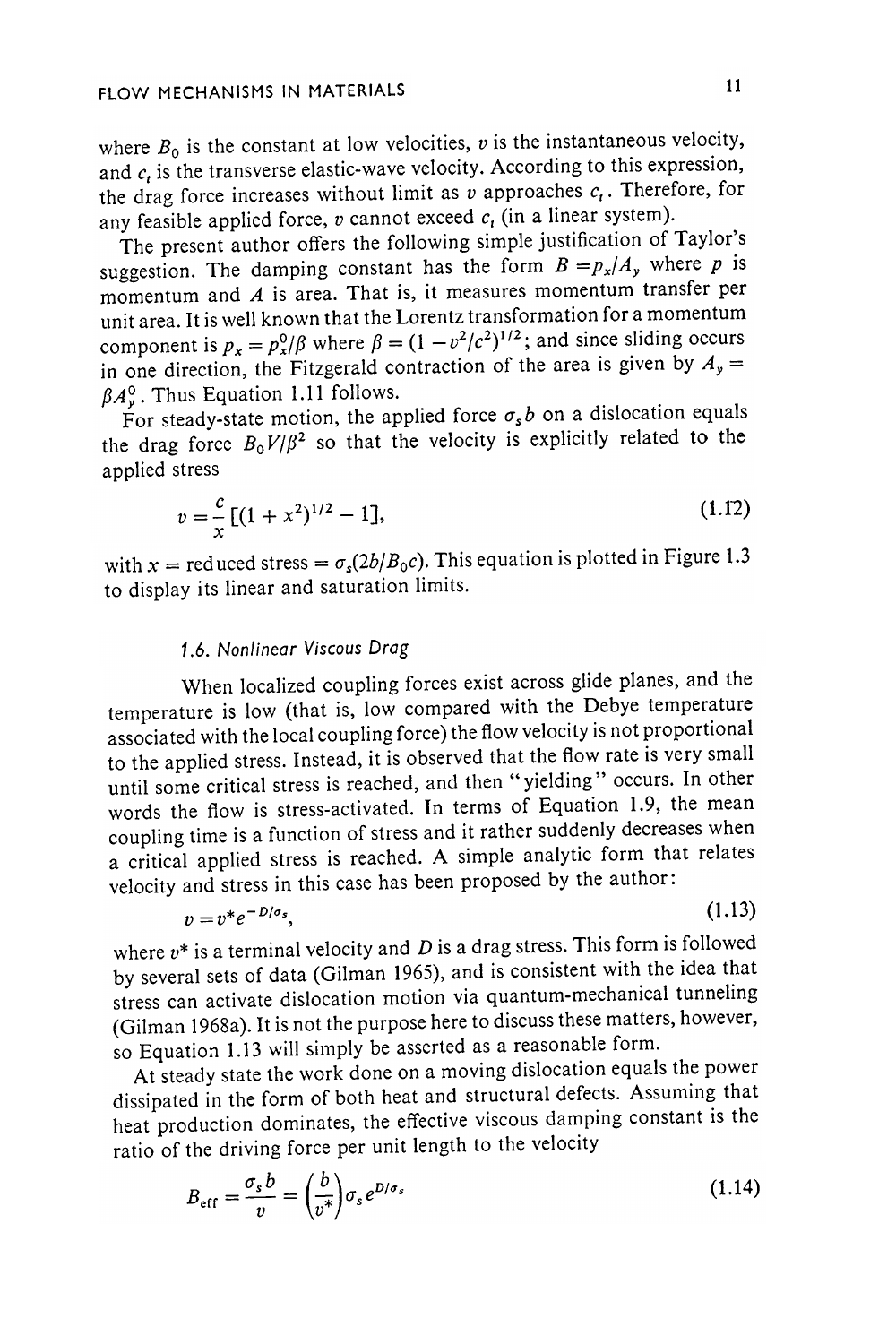Thus the effective damping constant is infinite when the stress is zero (the dislocation is " pinned"). Then the damping decreases rapidly with increasing stress until a minimum value is reached when  $\sigma_s = D/2$ ; and then it increases nearly linearly with further decreases of the stress. The corresponding velocity-stress curve for this "solid-like" viscosity is compared with the curve for the "gas-like" viscosity in Figure 1.3.



FIGURE 1.3. Comparison of velocity-stress functions.  $f_0 =$  linear viscosity ( Newton ) ;  $f_1$  = relativistic viscosity (Taylor) ;  $f_2$  = yielding function (Gilman).

## 1.7. Amplification of Viscous Resistance by Internal Stresses

In addition to the complications caused by the heterogeneous nature of real materials, the internal stress fluctuations that are usually present in them can have important effects, especially for nonlinear flow.

For linear viscosity if the internal stresses fluctuate about some mean value,  $\sigma$ , with an average amplitude,  $\Delta\sigma$ , and an average wavelength,  $\lambda$ , it can be readily shown that the effective damping constant is

$$
B'_{\rm eff} = B_0 \left[ 1 - \left( \frac{\Delta \sigma}{\sigma} \right)^2 \right]^{-1}, \tag{1.15}
$$

so that for small fluctuations there is a negligible effect.

For the nonlinear case, since  $e^{1/1+\delta}$  is small compared with  $e^{1/1-\delta}$  for moderate values of  $\delta$ , the effective damping constant has the approximate value

$$
B''_{\text{eff}} \simeq B_{\text{eff}} e^{(\sigma/\sigma - \Delta \sigma)}, \tag{1.16}
$$